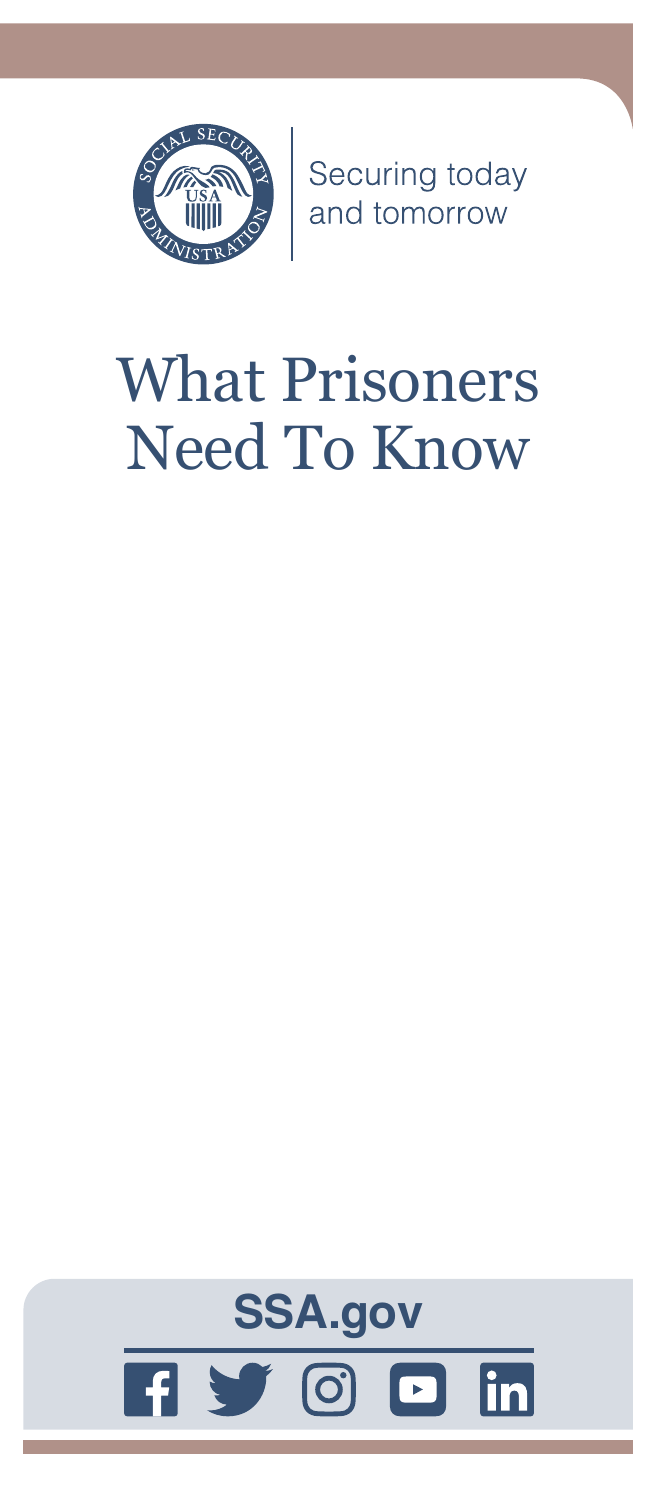Social Security Disability Insurance (SSDI) and Supplemental Security Income (SSI) payments generally are not payable for months that you're imprisoned for committing a crime. This includes when you're confined to a jail, prison, or certain other public institutions. You're not automatically eligible for Social Security or SSI payments after your release.

# Who can get Social Security benefits?

We pay retirement benefits to people who are age 62 or older. Generally, you must have worked and paid Social Security taxes for at least 10 years to be eligible.

We pay disability benefits to insured individuals who are unable to work because of a serious medical condition that is expected to last at least a year or result in death. A person who is a recent parolee, or who is unemployed, does not qualify for disability benefits.

# Who can get SSI payments?

We make SSI payments to people who are age 65 or older, blind, or disabled, and whose income and resources fall below certain limits.

No benefits are payable for any month during which you are in jail, prison, or certain other public institutions.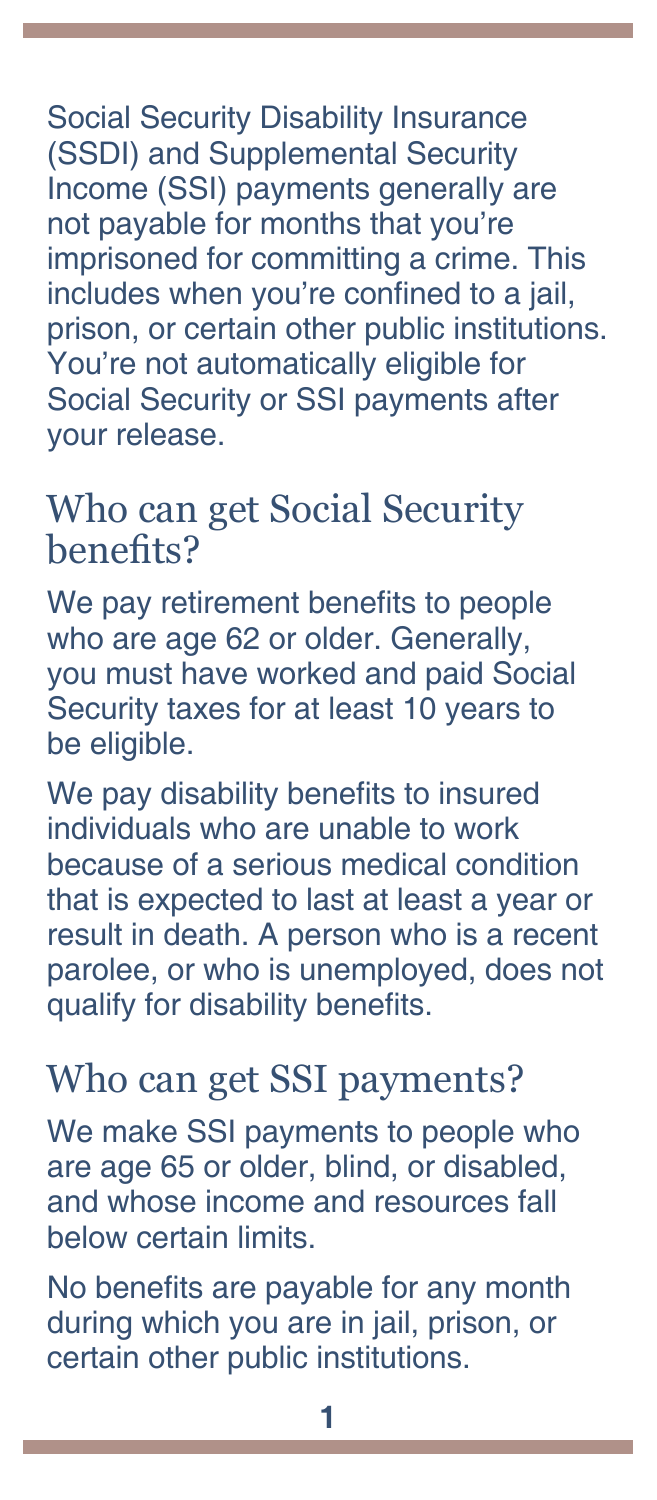#### What happens to my benefits when I am in prison?

**If you receive Social Security**, we'll suspend your benefits if you're convicted of a criminal offense and sentenced to jail or prison for more than 30 continuous days. We can reinstate your benefits starting with the month following the month of your release.

Although you can't receive monthly Social Security benefits while you're incarcerated, benefits to your spouse or children will continue as long as they remain eligible.

**If you're receiving SSI**, we'll suspend your payments while you're in prison. Your payments can start again in the month you're released. However, if your confinement lasts for 12 consecutive months or longer, we'll terminate your eligibility for SSI payments and you must file a new application after your release.

Can I get my benefits reinstated after I'm released from prison?

**If we suspend your disability benefits or SSI payments because you were in prison**, you can request that we reinstate them. You'll need to contact us and provide a copy of your release documents before we can act on your request.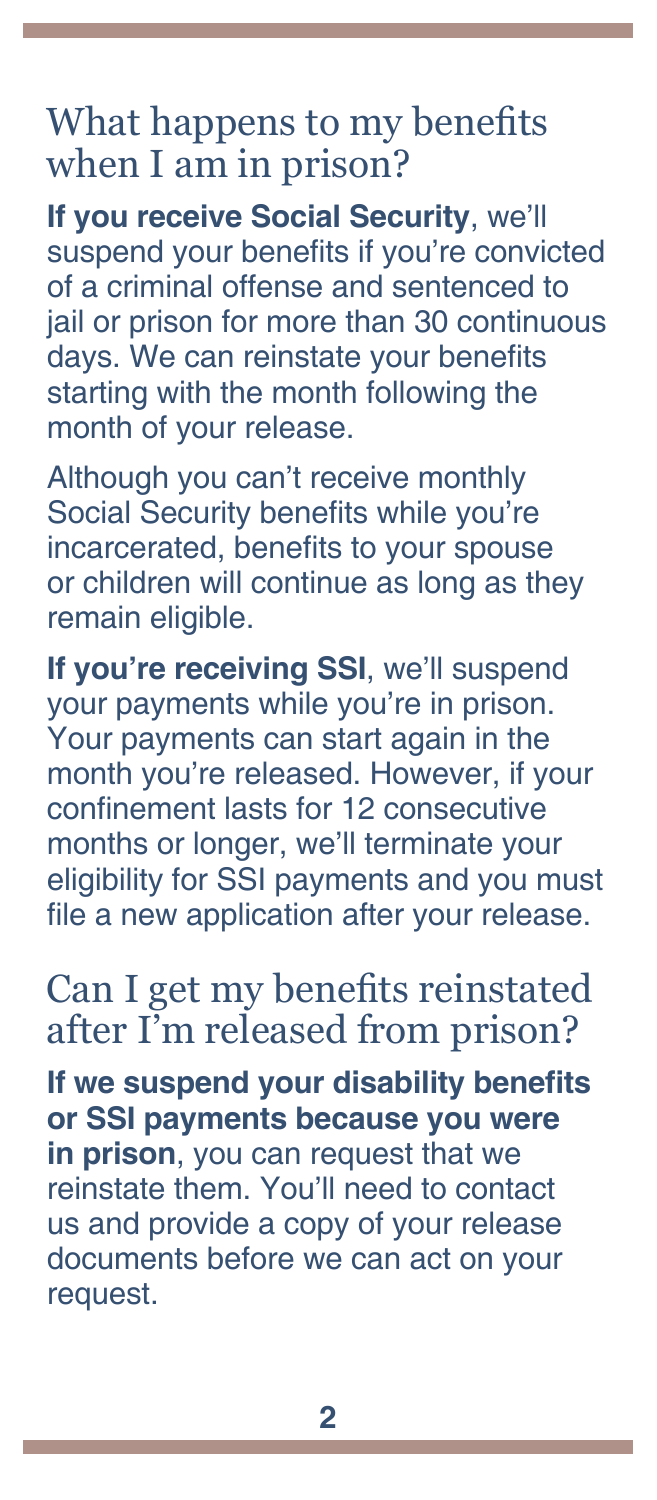**Example:** George received monthly **Social Security disability benefits** before he was convicted of a crime and sent to prison on May 15, 2020. His benefits were suspended effective May 2020. On October 10, 2020, George was released from prison. His benefits were reinstated effective November 2020. Since Social Security benefits are paid in the month following the month for which they are due, George will receive his November benefit in December 2020.

**Example**: Sam received **SSI payments** before he was confined to prison on June 7, 2020. He was released on September 7, 2020 and his SSI payments were reinstated as of September 7, 2020. Sam will be eligible for a partial payment for September and a full payment for October.

If you were released from prison and have a disability, contact us for more information about filing a claim for benefits. You'll need to provide proof of your release from prison, in addition to a new application and other documents.

*NOTE:* We can't start your benefits until your release. We must have your official release documents from the jail or prison where you were confined. Please .<br>remember to provide your release forms when applying. This will help us get your benefits started faster.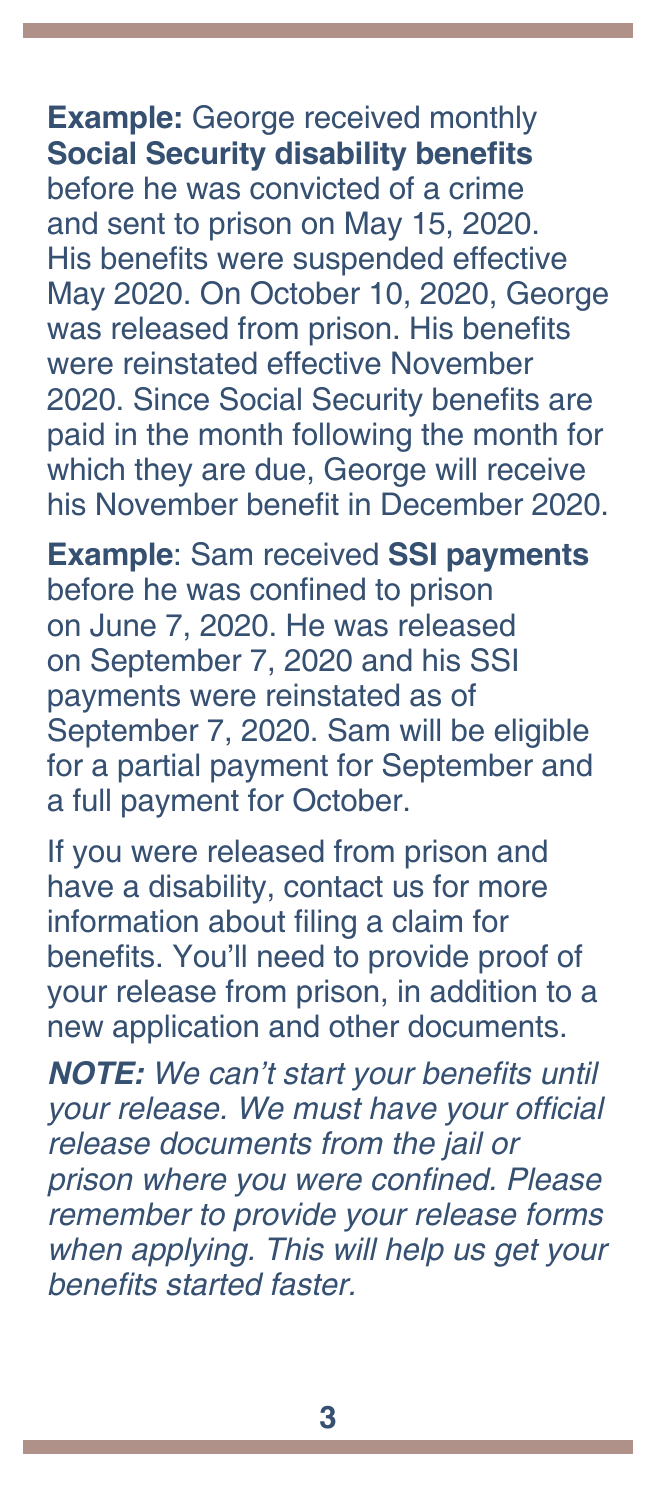### What about my Medicare or Medicaid coverage?

**Your eligibility for Medicare Part A** (Hospital Insurance) continues uninterrupted while you're in prison. To keep your Part B (Medical Insurance) coverage, you must pay the monthly premiums or your coverage will end.

If your coverage ends while you're in jail because you didn't pay your Medicare premiums, you'll be able to enroll during the General Enrollment Period (January through March of each year). If you enroll during a General Enrollment Period, your Part B coverage will start in July in the year in which you enroll. You will be responsible for any unpaid pastdue premiums and you may have to pay a late enrollment penalty for as long as you have Part B.

*NOTE:* Medicare generally doesn't pay for your hospital or medical bills if you're incarcerated. However, you may want to pay your Medicare medical insurance premiums to prevent any gaps in coverage and to avoid late enrollment penalties.

**If your Medicaid eligibility terminated**

while you were in prison, you'll need to contact your local social services office to apply for Medicaid coverage. We can provide a referral form for you to take to the social services office.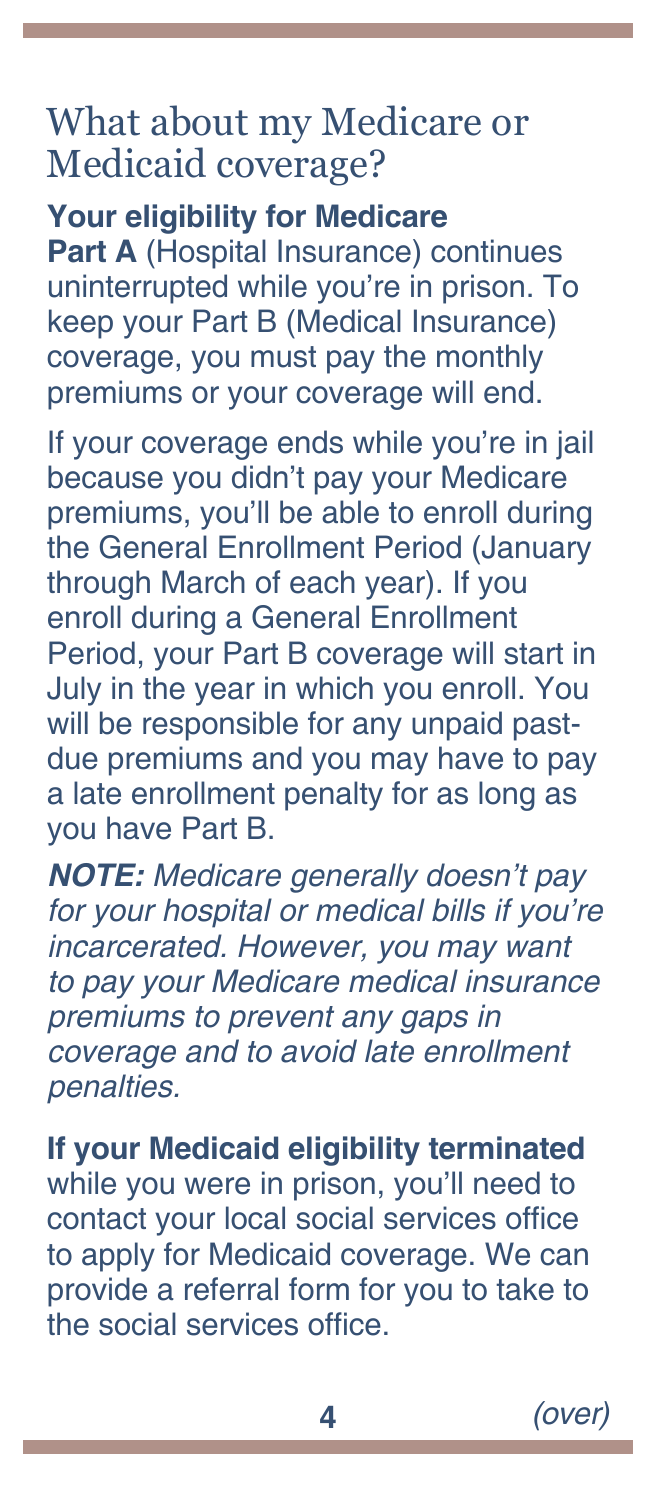#### How do I file an application if I am in prison?

After you learn your release date, notify someone at your facility that you want to start your Social Security benefits or SSI payments. **If your institution has a prerelease agreement with the local Social Security office**, it will notify us if you're likely to meet the requirements for SSI payments or disability benefits. We'll need an application from you several months before your anticipated release. That way, we can begin processing your application and your benefits can start as soon as possible after your release.

If you're filing for benefits based on disability, we'll gather medical evidence from your doctors to help us decide whether you still meet our definition of disability.

Family members or a social worker can help you by contacting Social Security to let us know of your upcoming release. A family member may also serve as your representative payee if your medical condition prevents you from handling your own finances.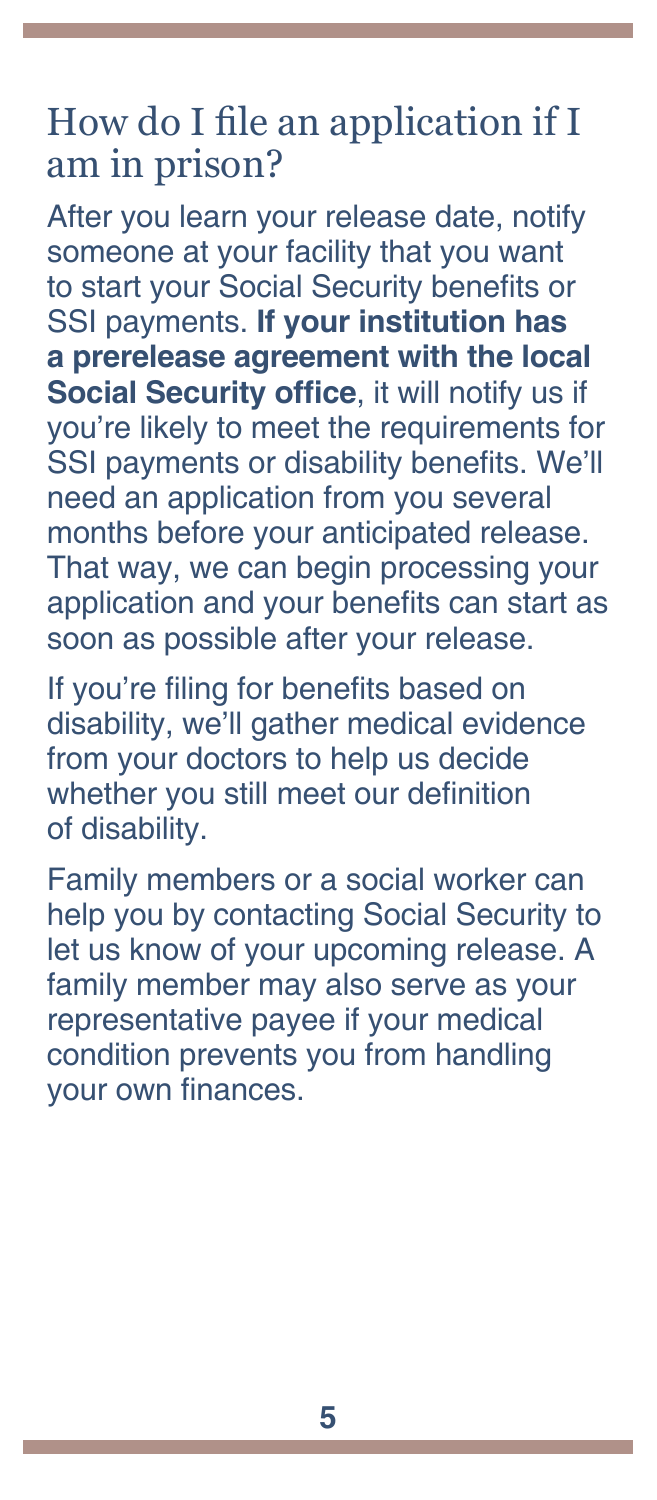#### **If there is no prerelease agreement**, when you know your anticipated release date, contact us to apply for benefits if you think you may be eligible. You can call us toll-free at **1-800-772-1213** and explain you're scheduled to be released and want to ask about applying for benefits. Please have your Social Security number handy when you contact us.

## What happens if I have a financial emergency and can't pay my bills?

If you use our prerelease procedure and you qualify for benefits, we can usually get your benefits started soon after your release. If we're unable to do so, and you're facing a financial emergency, we can issue a payment immediately if we determine that:

- You're eligible for either Social Security disability benefits or SSI payments.
- You're already due a payment.
- Your situation qualifies as a financial emergency under our rules.